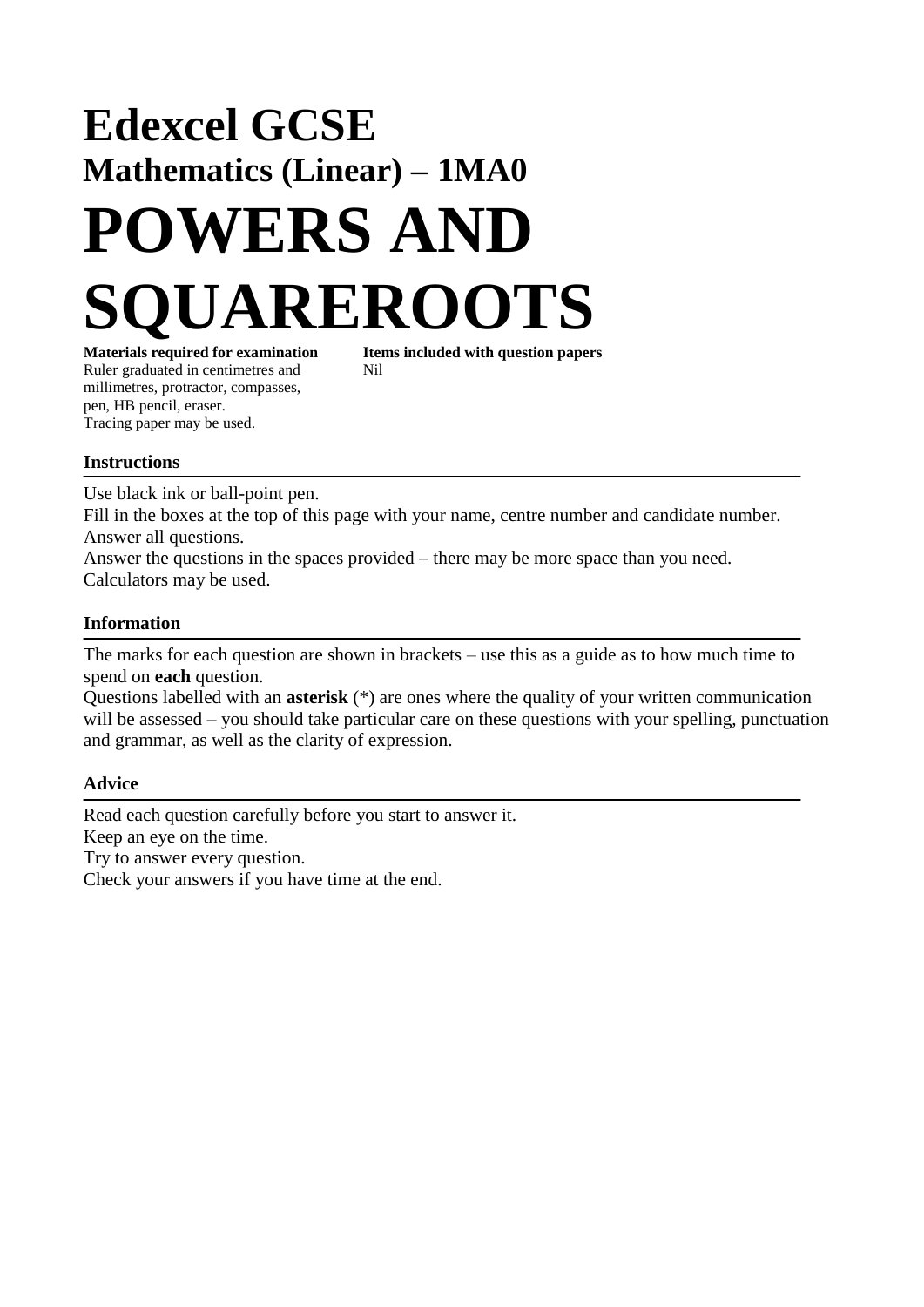- **1.** Write down the value of
	- $(i) 2^3$ …………………………… (ii)  $\sqrt{81}$ …………………………… **(Total 2 marks)**
- **2.** (a) Work out the square of 3

..................................... **(1)**

(b) Work out the value of  $2^6$ 

.....................................

**(Total 2 marks)**

**(1)**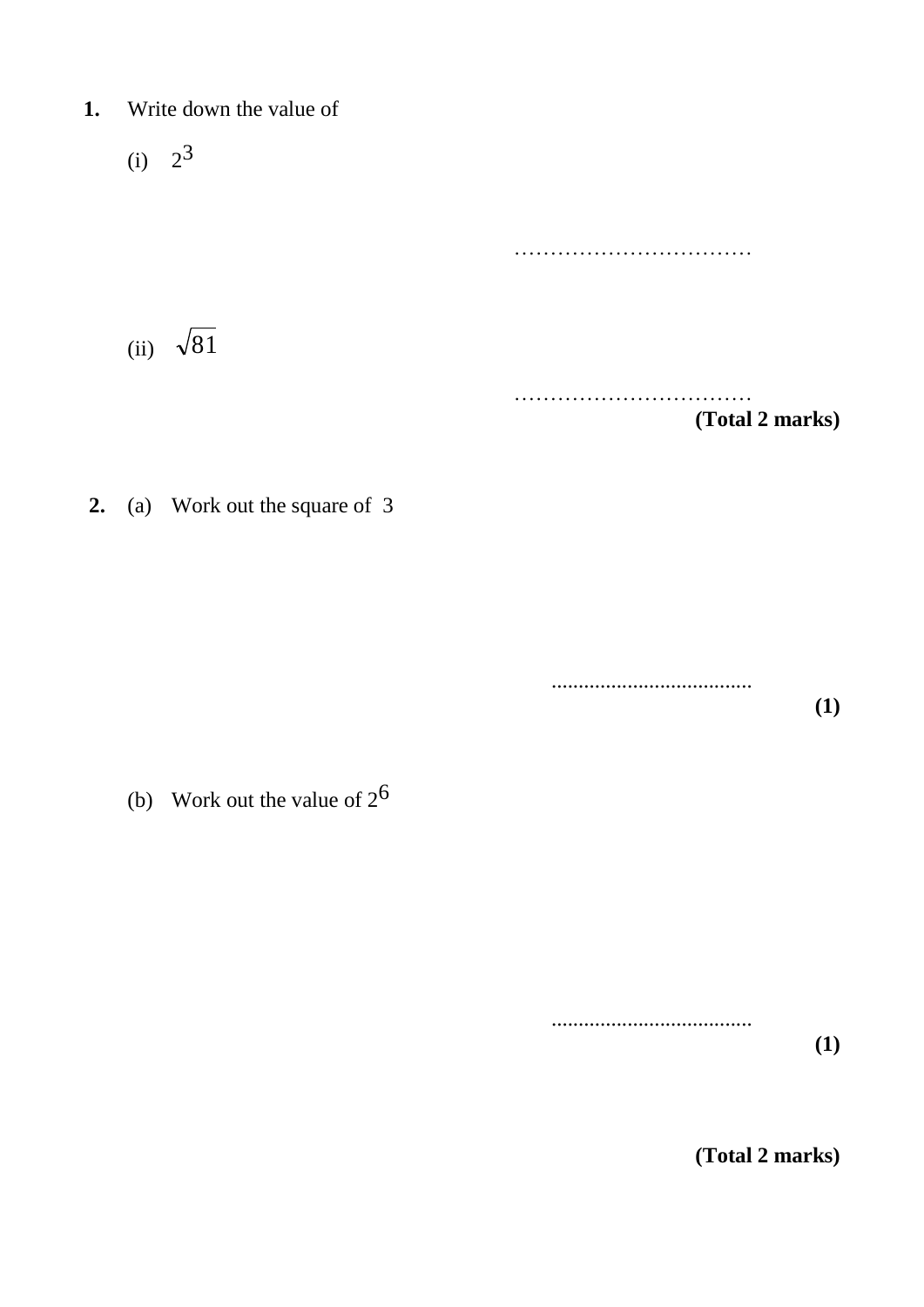**3.** (a) Work out the value of

(i)  $4^2$ 

 $(ii) 5^3$ 

(b) Write as a power of 10

 $10 \times 10 \times 10 \times 10 \times 10$ 

…………………… **(1) (Total 3 marks)**

**(2)**

...……………

…...……………

**4.** Find the value of

(i) the square root of 36

(ii)  $5 \times 10^2$ 

 $(iii)$   $2^3$ 

.............................

.............................

.............................

**(Total 3 marks)**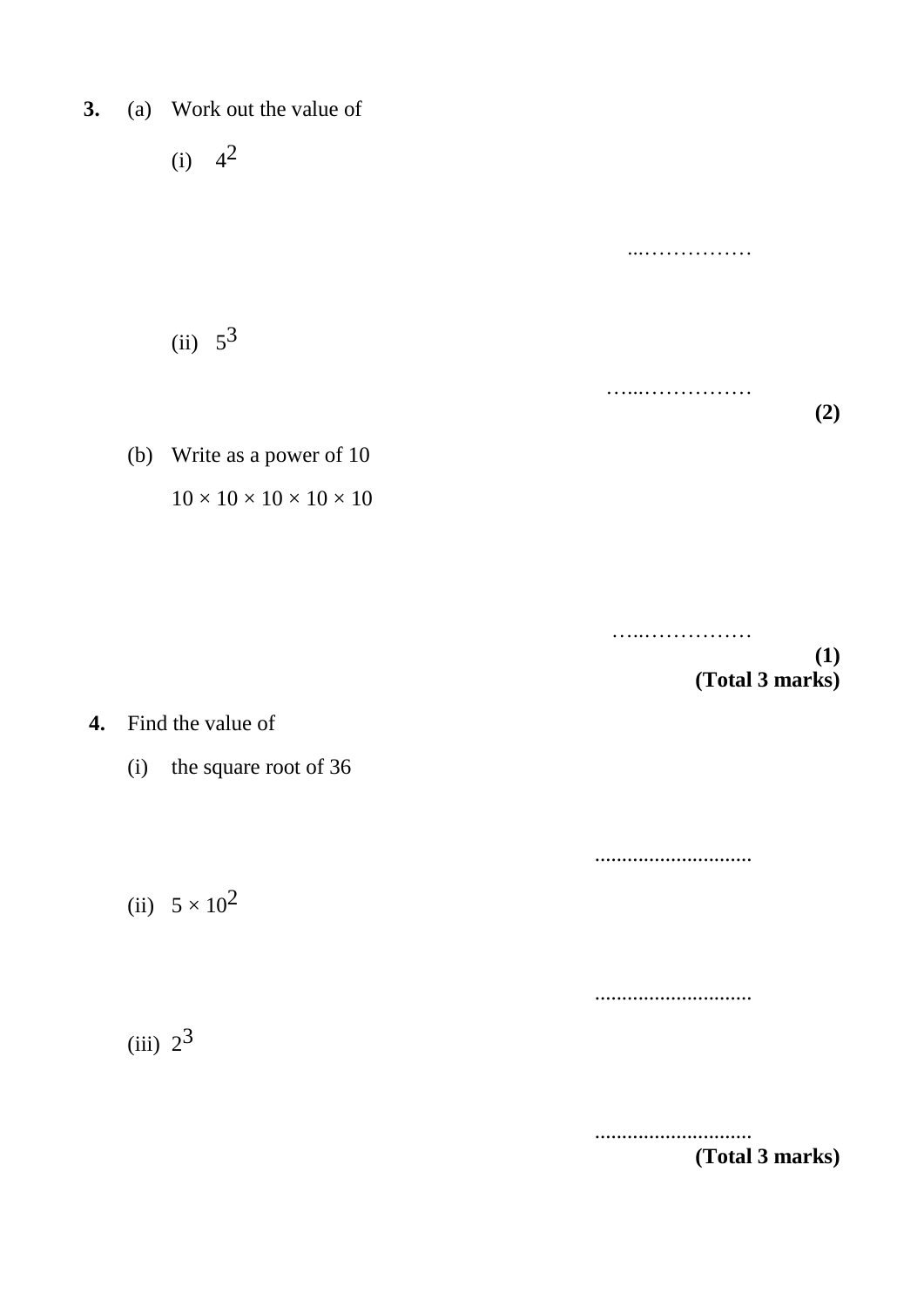| 5. | (a) |  |  | Find the square of 6 |  |  |
|----|-----|--|--|----------------------|--|--|
|----|-----|--|--|----------------------|--|--|

................................... **(1)** (b) Find the square root of 225 ................................... **(1)** (c) Find the value of  $10^3$ ................................... **(1) (Total 3 marks) 6.** Write down the value of  $(i) 3^3$ ……………………………

(ii)  $\sqrt{81}$ 

…………………………… **(Total 2 marks)**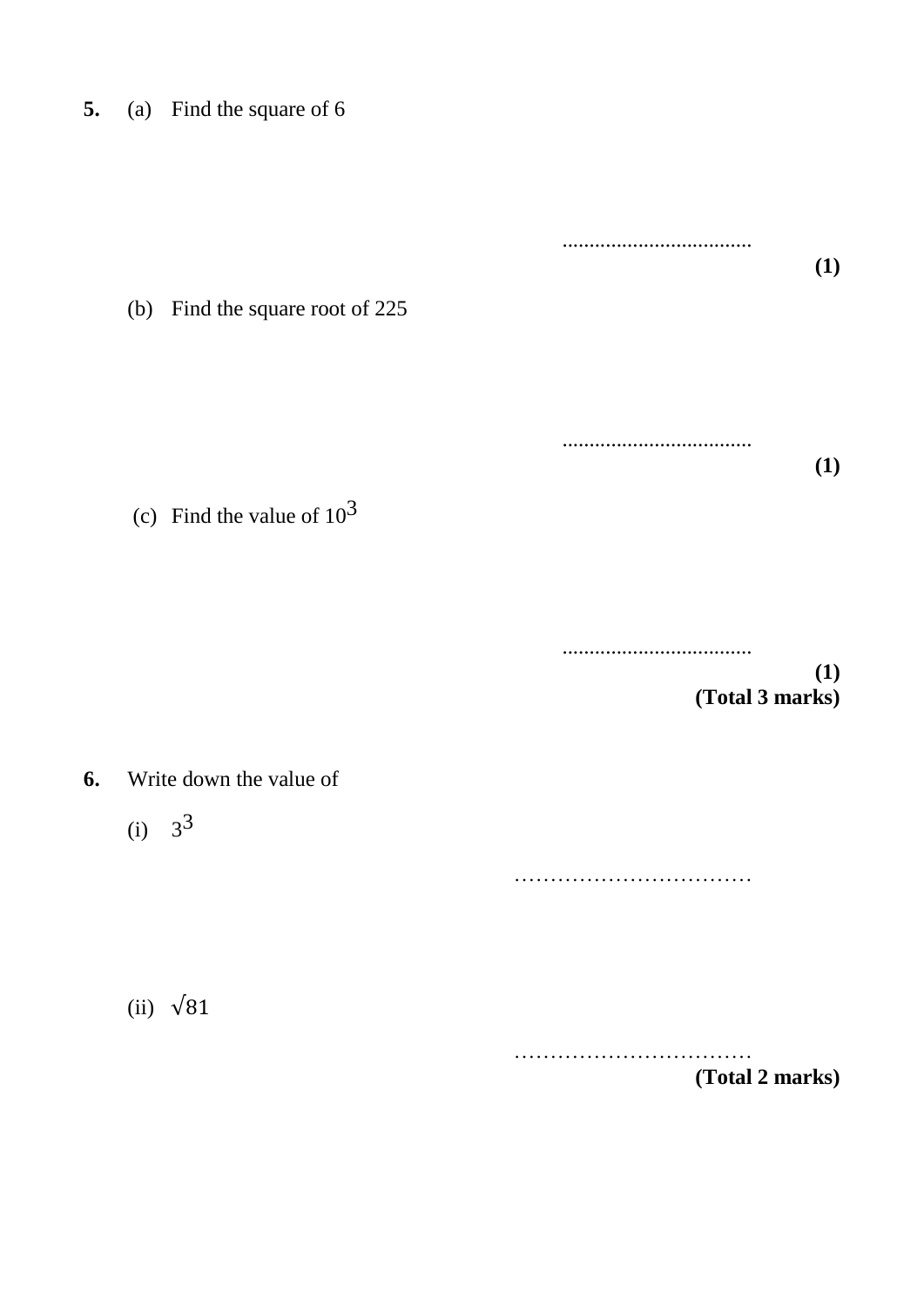**7.** (a) Work out the square of 8

..................................... **(1)** (b) Work out the value of  $5^3$ ..................................... **(1) (Total 2 marks) 8.** (a) Work out the value of  $(i) 7^2$ ...……………  $(ii) 2<sup>4</sup>$ …………………… **(2)**

 $10 \times 10 \times 10 \times 10 \times 10 \times 10 \times 10$ 

(b) Write as a power of 10

…..……………

**(1) (Total 3 marks)**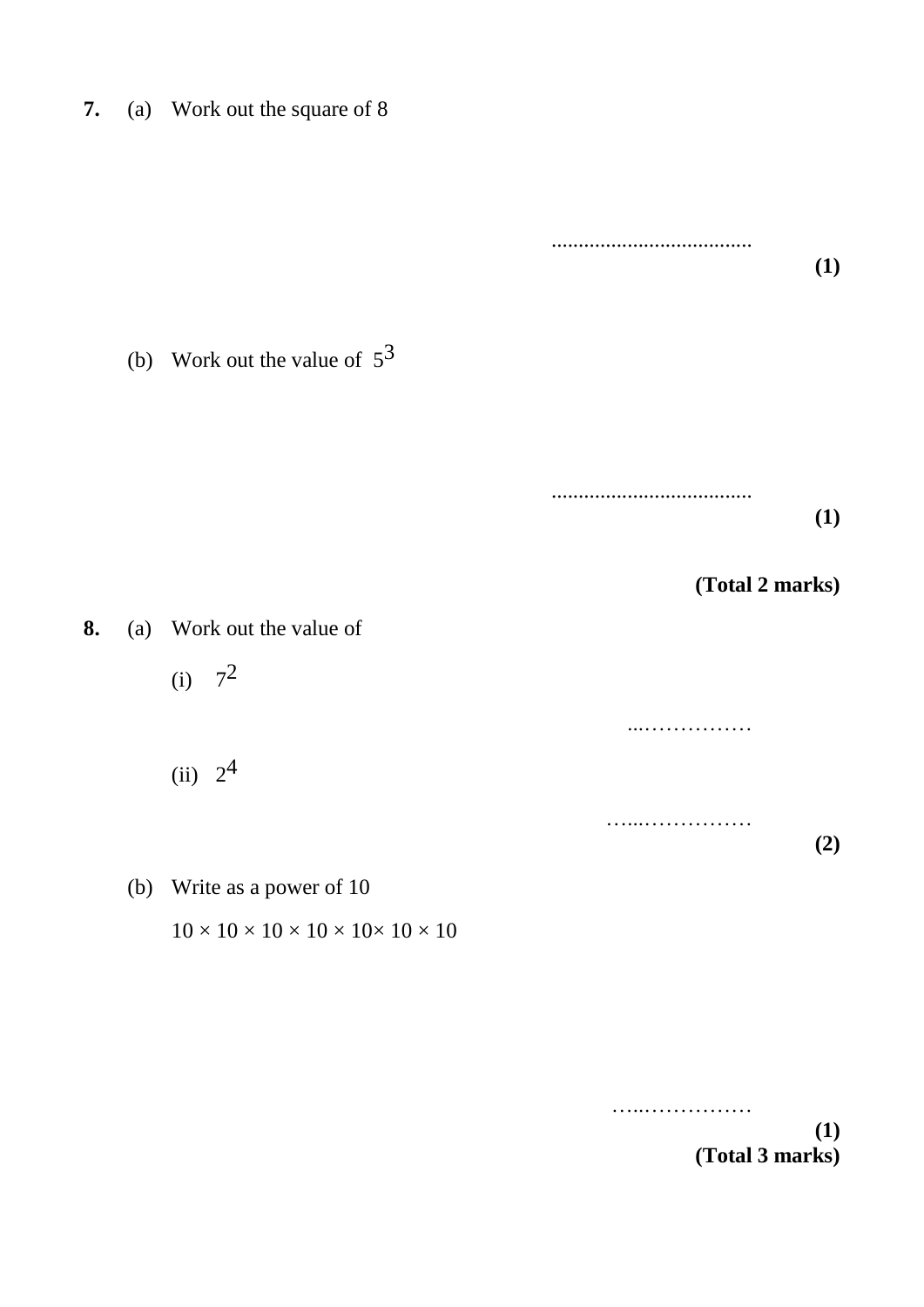- **9.** Find the value of
	- (i) the square root of 25

............................. (ii)  $3 \times 10^4$ .............................  $(iii)$  4<sup>3</sup> ............................. **(Total 3 marks) 10.** (a) Find the square of 7 ................................... **(1)** (b) Find the square root of 196 ................................... **(1)**

(c) Find the value of  $10^5$ 

...................................

**(1) (Total 3 marks)**